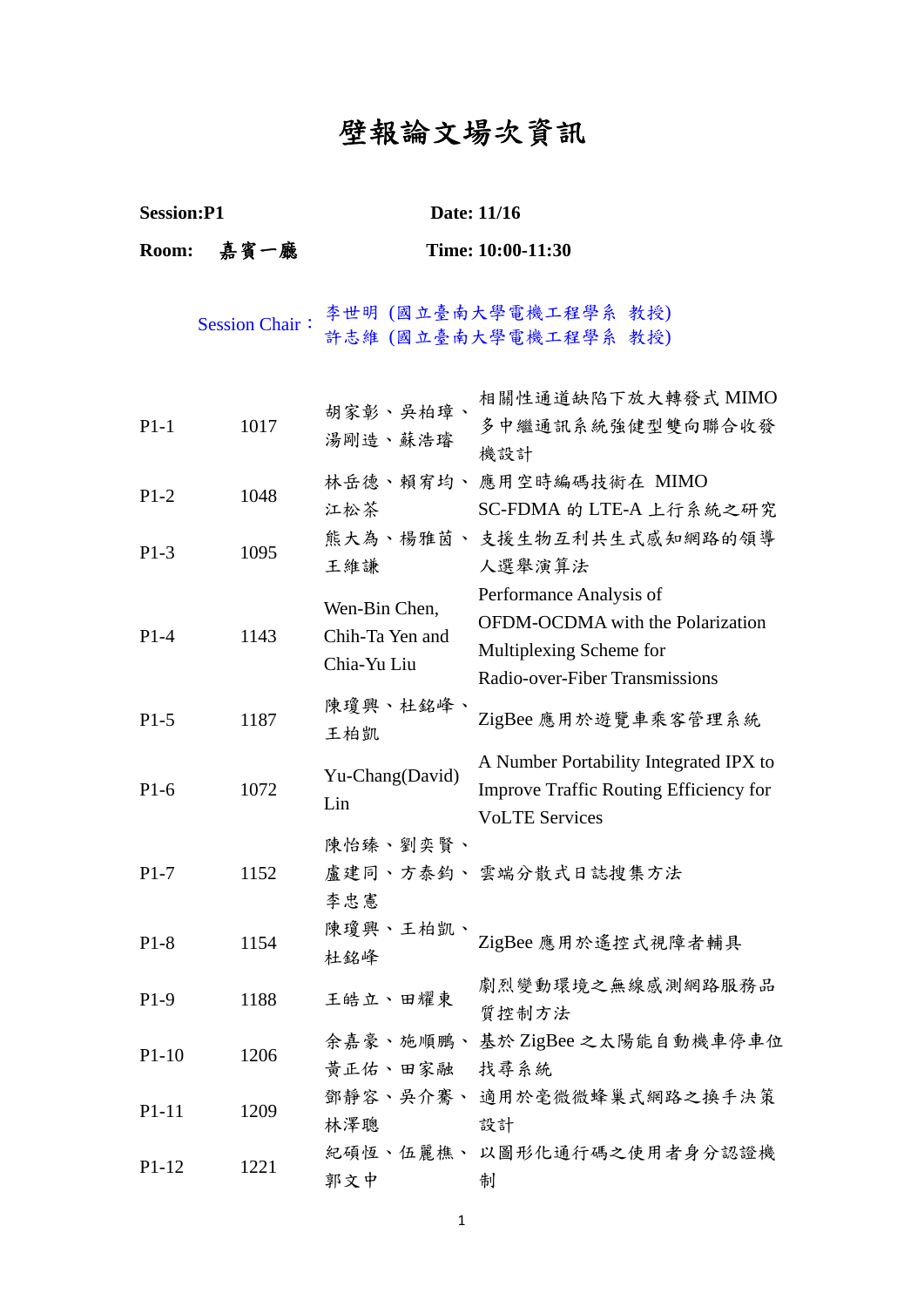| $P1-13$ | 1240 | 楊文霖、王培衡        | 在電池式無線網狀網路上以最大化總<br>收益為目標的群播繞徑研究      |
|---------|------|----------------|---------------------------------------|
|         |      | 鄧靜容、吳介騫、       | 基於換手決策之路徑選擇於毫微微蜂                      |
| $P1-14$ | 1244 | 林澤聰            | 巢式網路之研究                               |
|         |      |                | 林朝興、吳秀筠、在路網中處理具方向性連續查詢之探              |
| $P1-15$ | 1246 | 曾金豐            | 討                                     |
|         |      | 吳文泰、蔡唯翔、       |                                       |
| $P1-16$ | 1253 | 李家鑫、王文成、       | 以 App 作為使用者監控介面的智慧聯                   |
|         |      | 陳建志            | 網綠能生活空間感測與控制系統                        |
|         |      |                | 葉曉霈、蕭紋旭、以 OpenFlow 交換器建構網路安全防         |
| $P1-17$ | 1271 | 陳景章、洪光耀        | 禦系統之研究與實現                             |
|         |      |                | 賴智錦、邱建璋、以改良式區域方向圖樣為基準之臉部              |
| $P1-18$ | 1180 | 謝鴻瑲            | 表情辨識                                  |
|         |      |                | 林柏蒼、陳建宏、 雙層斜對稱饋入 C 型共振器之帶通濾           |
| $P1-19$ | 1074 | 林宏安、林憶芳        | 波器                                    |
|         |      | 歐祐呈、羅如燕、       |                                       |
| $P1-20$ | 1103 |                | 林志勳、吳信賢、 表面聲波共振器之等效電路參數萃取             |
|         |      | 耿鈞煌            |                                       |
|         |      | 王泰翔、羅如燕、       |                                       |
| $P1-21$ | 1104 |                | 林志勳、吳信賢、表面聲波共振器之耦合參數萃取                |
|         |      | 耿鈞煌            |                                       |
|         |      | Meng-Ting Hsu, |                                       |
|         | 1107 | Cheng-Chuan    | Design of Low Power CMOS VCO          |
| $P1-22$ |      |                | Based on Current-Reused Topology for  |
|         |      | Chung and      | 10GHz Application                     |
|         |      | An-Cheng Ou    | 陳逸名、張盛富、A1.9-2.9 GHz Tunable Combline |
| $P1-23$ | 1132 | 洪鼎倫            | <b>Bandpass Filter</b>                |
|         |      |                | 陳文山、楊智凱、 應用於 USB Dongle 之耦合式迴圈天       |
| $P1-24$ | 1148 | 游家宏、吳健鳴 線設計    |                                       |
|         |      | 陳文山、柯欣諺、       |                                       |
| $P1-25$ | 1150 | 邱春霖            | 應用於無線收發器之印刷天線                         |
|         |      |                | 林建志、陳昱夫、使用分支式負載步階式阻抗共振器為              |
| $P1-26$ | 1235 | 吳宏偉            | 基底之微小化3頻帶通濾波器                         |
|         |      |                | 巫季霖、張耀堂、 整合 AOA/TDOA 監測定位系統之設         |
| $P1-27$ | 1167 | 鄭旭志 計實現        |                                       |
|         |      |                | 賴韋臣、賴昱澄、使用E類振盪器之鎖相式自我注入鎖              |
| $P1-28$ | 1092 | 李健榮            | 定生醫訊號感測器設計與模型建立                       |
|         |      |                |                                       |

2